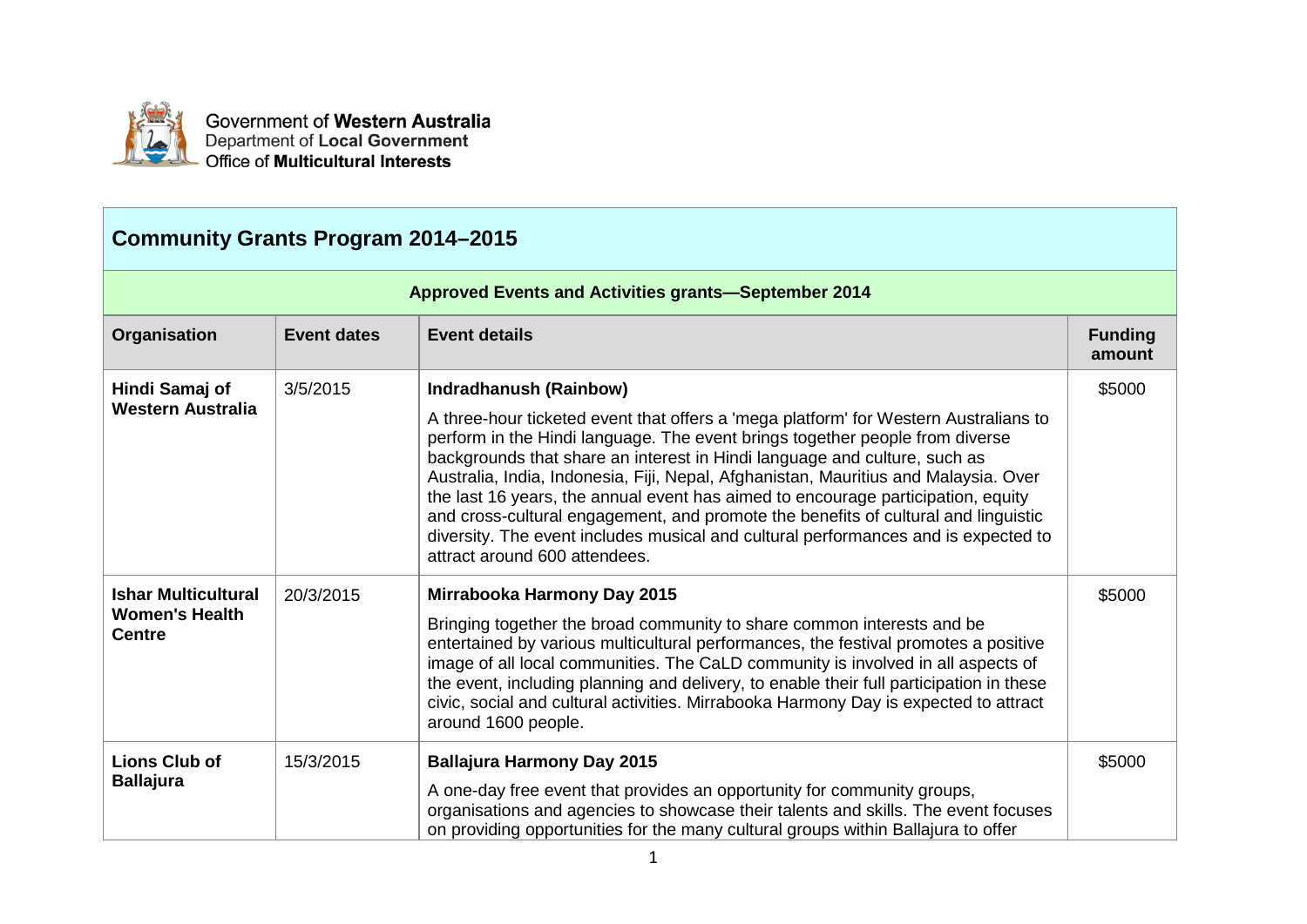|                                                                                                     |           | displays, and provide activities, food stalls and workshops that showcase their<br>cultural traditions. The festival features Catch Music, a traditional Ethiopian tea<br>ceremony, New Zealand Hakka group and a Chinese Lion Dance display. The<br>event is expected to attract around 3500 attendees.                                                                                                                                                                                                                                                                                                                                                                                                         |        |
|-----------------------------------------------------------------------------------------------------|-----------|------------------------------------------------------------------------------------------------------------------------------------------------------------------------------------------------------------------------------------------------------------------------------------------------------------------------------------------------------------------------------------------------------------------------------------------------------------------------------------------------------------------------------------------------------------------------------------------------------------------------------------------------------------------------------------------------------------------|--------|
| <b>MidWest Waitangi</b><br><b>Day Committee</b>                                                     | 21/2/2015 | <b>Waitangi Day at the Foreshore 2015</b><br>An annual free one-day intercultural celebration held at the Geraldton foreshore.<br>The event includes song and dance performances from Maori, Pacific Island,<br>Aboriginal and Torres Strait Islander cultures, traditional delicacies, and a<br>showcasing of arts, crafts and cultural treasures from local and visiting stallholders.<br>The event aims to celebrate culture, indigeneity, kinship and community while<br>building cross-cultural relationships. Cross-cultural art and weaving workshops will<br>precede the event in partnership with the Arts and Cultural Development Council.<br>The event is expected to attract around 1000 attendees. | \$4500 |
| <b>Peter Moyes</b><br>Anglican<br><b>Community</b><br><b>School P &amp; F</b><br><b>Association</b> | 7/3/2015  | <b>Grand Community Harmony Fete</b><br>The Grand Community Harmony Fete is a free one-day event including displays,<br>international and local foods, sports, rides, music, dance and ethnic group<br>awareness workshops celebrating our cultural diversity. Community groups and<br>services showcase their benefits and educate on access, acceptance and<br>inclusion. An art and craft fair showcases cultural creations. The event is expected<br>to attract more than 2000 attendees.                                                                                                                                                                                                                     | \$5000 |
| <b>Burmese</b><br><b>Association of WA</b><br><b>Inc</b><br>(BAWA)                                  | 25/4/2015 | The 50th Anniversary of the Burmese Association of WA<br>A ticketed, gala ball held at the Hyatt Hotel to commemorate BAWA's golden<br>jubilee. The event aims to build BAWA's capacity by raising the profile and<br>awareness of the association, its commitment to stakeholders and its work and<br>achievements, while promoting stakeholder involvement and sustainable networks.<br>Up to 250 tickets will be sold to the Burmese community, affiliated communities,<br>multicultural service providers, non-government organisations and members of the<br>wider community.                                                                                                                               | \$2600 |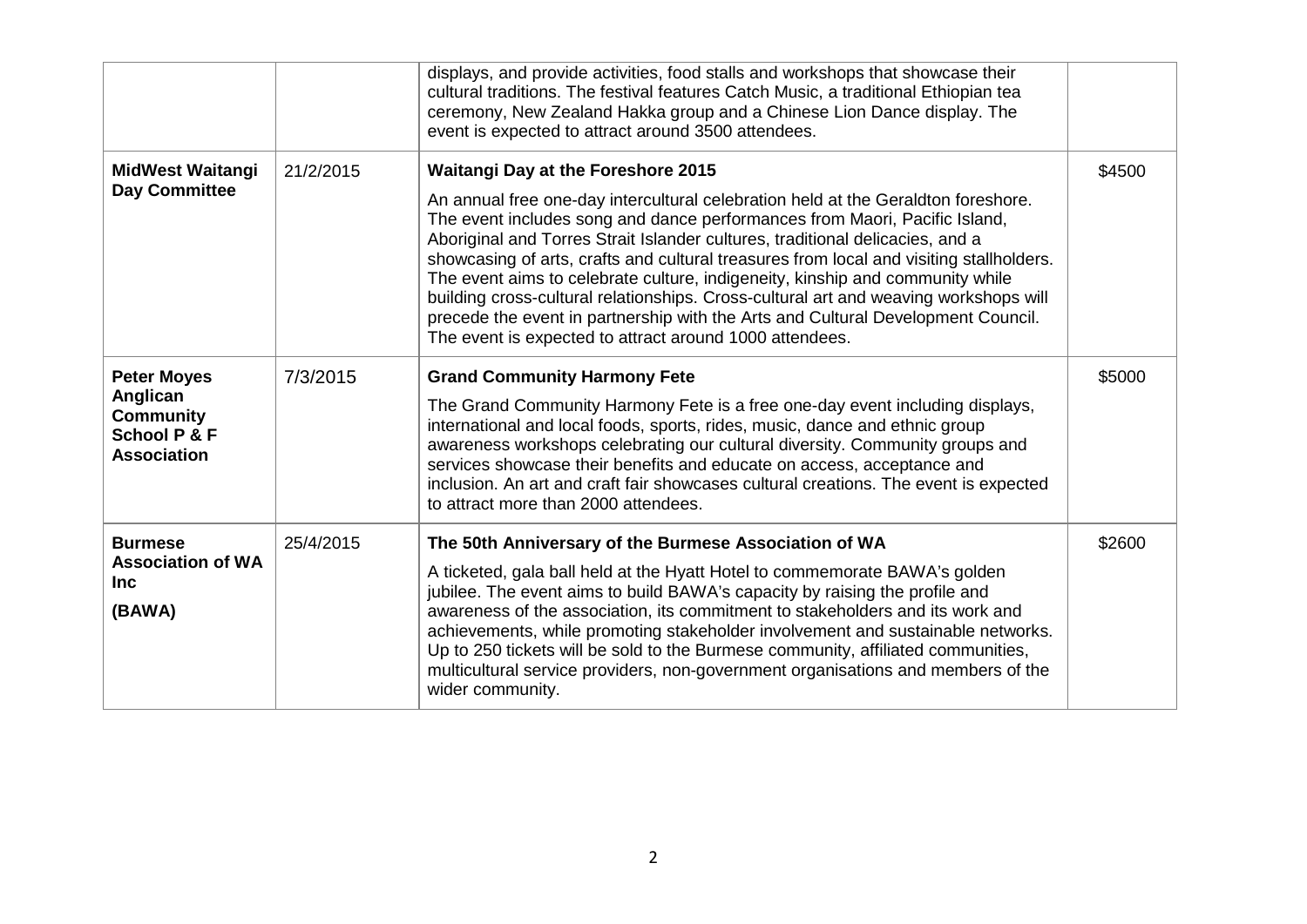| <b>Approved Small Project grants-September 2014</b>                        |                              |                                                                                                                                                                                                                                                                                                                                                                                       |                          |
|----------------------------------------------------------------------------|------------------------------|---------------------------------------------------------------------------------------------------------------------------------------------------------------------------------------------------------------------------------------------------------------------------------------------------------------------------------------------------------------------------------------|--------------------------|
| Organisation                                                               | <b>Project dates</b>         | <b>Small Project details</b>                                                                                                                                                                                                                                                                                                                                                          | <b>Funding</b><br>amount |
| <b>Befriend Inc</b>                                                        | Commencing<br>February 2015  | <b>Culture Connect</b><br>A 14-week long social inclusion program targeting individuals from CaLD<br>backgrounds who identify as having a disability and require full-time care. The<br>project will include two components: 1) a technology training course and 2) a series<br>of inclusive, localised, small-scale social events hosted through the Befriend Social<br>Network.     | \$6440                   |
| <b>Metropolitan</b><br><b>Migrant Resource</b><br><b>Centre</b>            | February 2015<br>(dates TBC) | <b>Cross Country/Cross Cultures</b><br>An original theatre piece devised by young people from Aboriginal and CaLD<br>backgrounds. The play explores themes of isolation, stigma, discrimination and<br>distance. The production will be staged over four nights as part of the Fringeworld<br>Festival in February 2015.                                                              | \$5000                   |
| <b>The Royal</b><br><b>Lifesaving Society</b><br><b>WA Inc</b><br>(RLSSWA) | Commencing<br>January 2015   | <b>CaLD Communities Swimming and Water Education Project</b><br>This project aims to increase CaLD participation in swimming and water safety<br>education through the development of partnerships between the RLSSWA,<br>Chinese and Indian communities, and local swimming pools and aquatic facilities.<br>The program will engage around 235 women and 100 children participants. | \$15,000                 |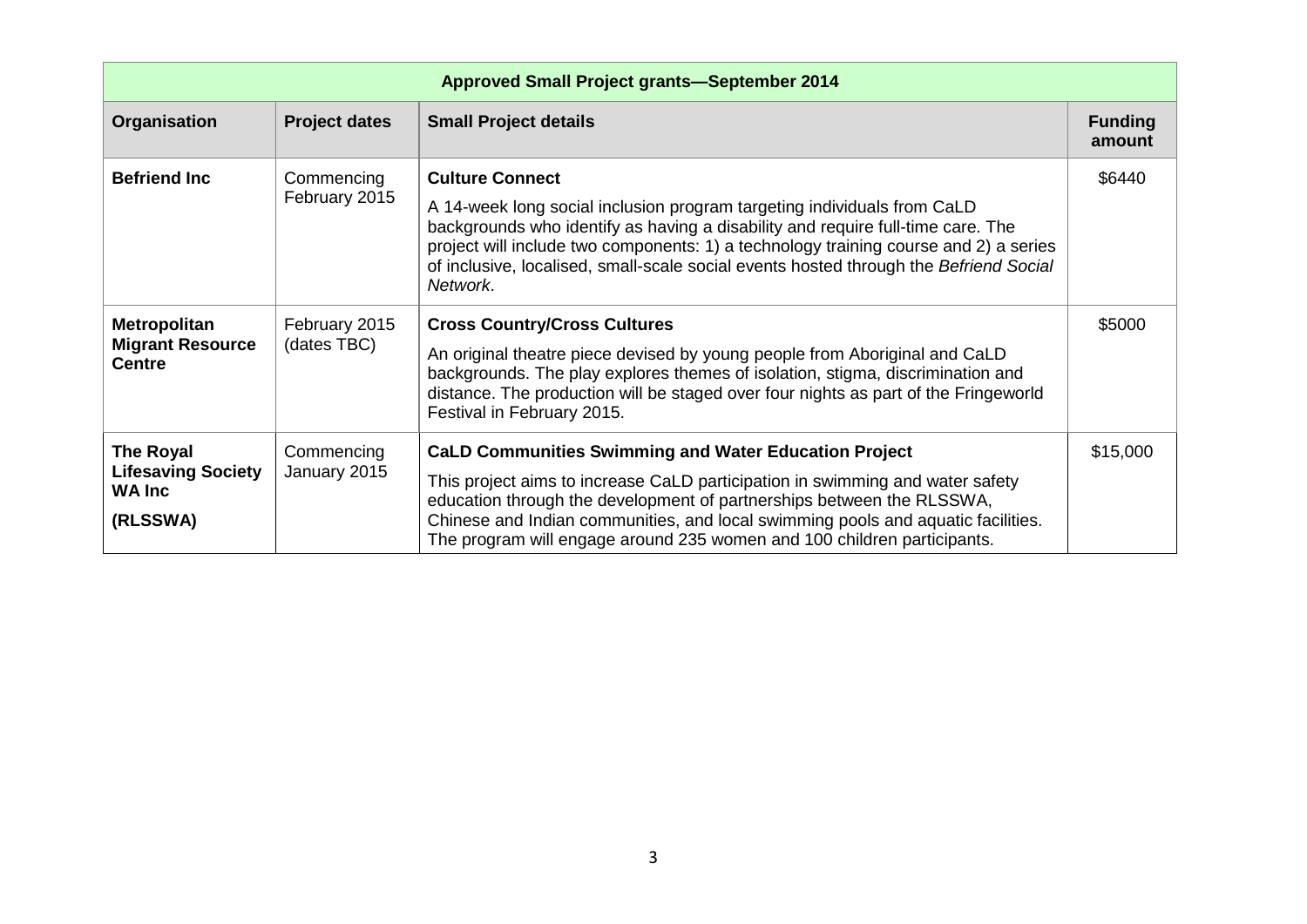| <b>Approved Major Programs grants-September 2014</b>                                                                |                             |                                                                                                                                                                                                                                                                                                                                                                                                                                                                                                                                                                                                                                                                                                                                         |                          |
|---------------------------------------------------------------------------------------------------------------------|-----------------------------|-----------------------------------------------------------------------------------------------------------------------------------------------------------------------------------------------------------------------------------------------------------------------------------------------------------------------------------------------------------------------------------------------------------------------------------------------------------------------------------------------------------------------------------------------------------------------------------------------------------------------------------------------------------------------------------------------------------------------------------------|--------------------------|
| Organisation                                                                                                        | <b>Program dates</b>        | <b>Major Program details</b>                                                                                                                                                                                                                                                                                                                                                                                                                                                                                                                                                                                                                                                                                                            | <b>Funding</b><br>amount |
| <b>Council on the</b><br><b>Ageing (COTA)</b><br>in partnership with<br><b>Chung Wah</b><br><b>Association Inc.</b> | Commencing<br>January 2015  | <b>Positive Ageing in CaLD Communities</b><br>This program assists CaLD seniors to access information that enables them to<br>participate more fully in the community. The program covers information on crime<br>and safety, consumer directed care, housing options, active ageing, technology and<br>retirement lifestyle issues. Presentations, made by COTA volunteers, are supported<br>by appropriate literature and access to websites, etc. In addition, the Chung Wah<br>Association provides cultural briefings to support agencies and service providers to<br>encourage development of culturally appropriate services.                                                                                                    | \$25,000                 |
| <b>Fremantle</b><br><b>Multicultural</b><br><b>Centre WA</b><br>(FMCWA)                                             | Commencing<br>January 2015  | <b>Stepping Past the Shadows</b><br>This program builds on the successful 'Stepping Out of the Shadows' program to<br>address issues of stigma related to mental health issues in CaLD communities.<br>Using a community trainer model, the program delivers in-depth and specialised<br>knowledge of mental health issues to bilingual peer support workers (BPSWs) to<br>raise mental health literacy in the targeted communities, by identifying CaLD<br>communities without BPSWs and then identifying and training new BPSWs. New<br>and existing BPSWs will also be given employment opportunities. Finally, by<br>supporting grassroots activities within the ethno-specific communities that promote<br>mental health literacy. | \$40,000                 |
| <b>Rainbow Coast</b><br>Neighbourhood<br><b>Centre</b>                                                              | Commencing<br>February 2015 | <b>Helping Hands</b><br>This program enables Karen, Burmese, Burundi and Hazara cultural groups to take<br>on volunteer roles to assist new migrants at the Katanning Migrant Resource<br>Centre (KMRC). The new volunteers in turn assist the Migrant Resource Centre to<br>increase its operations to 5.5 days per week. The program includes transferable<br>skills development for volunteers, 'Cultural Ambassadors', facilitation of community-<br>run tradition skills workshops and a social enterprise focused on areas of cultural<br>expertise.                                                                                                                                                                              | \$30,000                 |
| <b>Redeemed Care</b><br><b>Inc</b>                                                                                  | Commencing<br>January 2015  | <b>Men's Counselling</b><br>This program provides a pathway for men and their families from African and CaLD<br>communities to access mental health services. The program is designed to reduce<br>cultural barriers currently hindering access to critical services by creating a soft<br>entry into counselling services through information workshops and recreational                                                                                                                                                                                                                                                                                                                                                               | \$25,000                 |